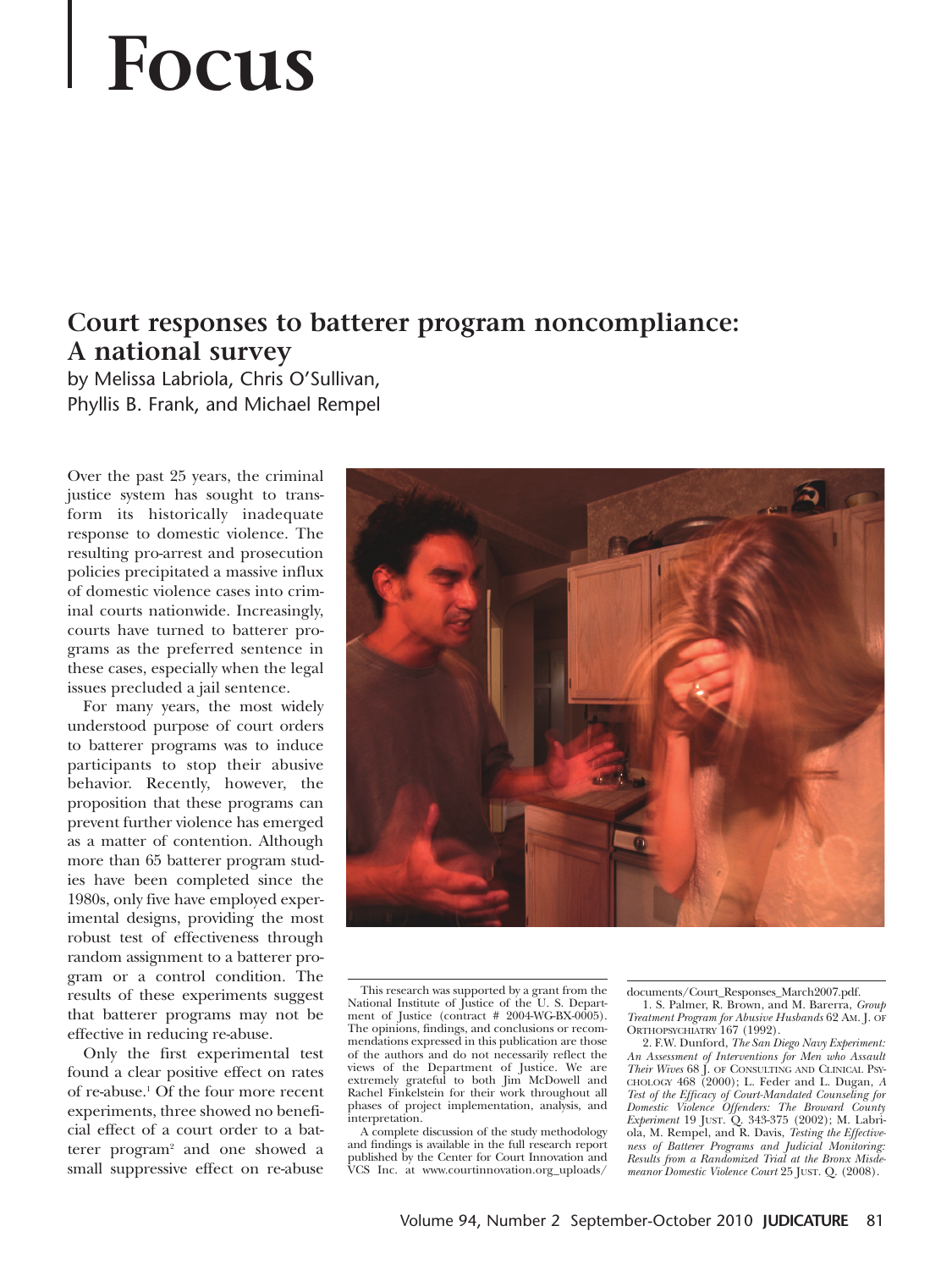only while the offenders were actively enrolled in the program.<sup>3</sup> A meta-analytic review of the experiments as well as several quasi-experiments with matched control groups found, on average, that batterer programs do not reduce re-offending, especially when measured by victim report, or at best show only marginal advantages over alternative sanctions such as probation, community service, or court monitoring.4 Although even the strongest of the experimental studies have serious design limitations<sup>5</sup> the preponderance of the strongest available evidence is not encouraging.

Given the questionable capacity of batterer programs to reduce reoffending, another potential function, promoted for years by some advocates and gaining broader attention in the wake of the aforementioned research, is *accountability*. This function is consistent with the original description of batterer programs in the late 1970s as one component of a broader criminal justice response. The Domestic Abuse Intervention Project in Duluth, Minnesota, creators of the popular "Duluth Model" for batterer programs, describe the model as a "coordinated community response" guided by the aim of "changing the climate of tolerance for [domestic] violence."6

Yet, although "accountability" is linked rhetorically with batterer programs and the court response to domestic violence, the term has rarely been defined nor have the implications for court policies and practice been analyzed. In the study reported here, the underlying assumption was that to hold domestic violence offenders accountable, criminal courts must not merely order them to batterer programs but must enforce those orders by imposing meaningful consequences for noncompliance. When courts consistently impose penalties in response to noncompliance, up to and including jail, they send a clear message to the offender and to the greater community that the criminal justice system takes the offense (and its own orders) seriously. Our

study investigated the extent to which criminal courts currently implement this principle of accountability in their everyday practice.

## **Questions and methodology**

Our primary research question was simple: To what extent do criminal courts across the country impose further penalties on domestic violence offenders who fail to comply with a court order to a batterer program? A corollary question was: What goals *do* courts, batterer programs, and battered women's agencies ascribe to court orders to batterer programs? Additional questions were: When and how do courts order offenders to these programs and what other types of programs do courts order for domestic violence offenders? Finally, we sought to assess concurrence among courts, batterer programs, and battered women's agencies in their answers to these questions.

In the absence of prior research, we believed that a national study incorporating a large number of sites would be the ideal methodology. Therefore, we conducted our investigation in 260 communities across the U.S., with the goal of separately surveying a criminal court, batterer program, and battered women's agency in each community.

Our sampling plan was to select a range of communities to meet several criteria:

(1) representation of all 50 states through selection of three to five communities in each state;

(3) orders must originate with a criminal court rather than another criminal justice agency (e.g., probation or parole);

(4) the court must have a high volume of orders to batterer programs, taking into account population size;

(5) a large percentage of the sample must mandate defendants to a batterer program before disposition as well as after; and

(6) contact information must be available for a local batterer program, criminal court, and battered women's agency in the same community.

We identified 2,265 batterer pro-

grams nationwide and sent each a one-page questionnaire requesting information needed to select our sample. A total of 543 programs (24 percent) returned the questionnaire. From these responses, we selected 260 communities that met our criteria, with one exception. Slightly deviating from our original plan, we selected more than five communities in 18 states that have particularly large numbers of batterer programs and fewer than three communities in eight small states that appear to have only one or two batterer programs.

#### **Use of batterer programs**

*Pre-disposition vs. post-conviction mandates.* Even though we attempted to over-sample courts that order defendants to batterer programs pre-disposition, only 34 percent of the courts in our sample reported such use. Hence, we conclude that batterer program orders are typically part of a sentence imposed on a convicted offender. Of those courts that do send defendants to batterer programs prior to case disposition, 64 percent reported offering a legal benefit to defendants who complete the program, such as dismissal of charges, reduction of charges, or reduction of sentence upon conviction.

*Program requirements.* Most batterer programs reported requiring that the offenders attend one meeting per week (98 percent), for one and a half (50 percent) to two hours (33

5. R. Davis and B. Auchter, *National Institute of Justice Funding of Experimental Studies of Violence Against Women: A Critical Look at Implementation Issues and Policy Implications*. In press J. OF EXPERIMENTAL CRIMINOLOGY (2010); E. Gondolf, *Evaluating Batterer Counseling Programs: A Difficult Task Showing Some Effects and Implications.* 9 AGRESSION AND VIOLENT BEHAV. 605-631 (2004); M. Rempel, *Batterer Programs and Beyond* in E. Stark and E. Buzawa, eds., VIOLENCE AGAINST WOMEN IN FAMILIES AND RELATIONSHIPS, VOL-UME THREE: CRIMINAL JUSTICE AND THE LAW (Santa Barbara, CA: Praeger, 2009).

6. E. Pence and C. McDonnell, *Developing Policies and Protocols*, in E. L. Pence and M. Shepard, eds., COORDINATED COMMUNITY RESPONSES TO DOMESTICE VIOLENCE: LESSONS FROM DULUTH AND BEYOND *(*Thousand Oaks, CA: Sage, 1999).

<sup>3.</sup> C. Maxwell, R. Davis, and B. Taylor, *The Impact of Length of Domestic Violence Treatment on the Patterns of Subsequent Intimate Partner Violence.* In press J. OF EXPERIMENTAL CRIMINOLOGY (2010).

<sup>4.</sup> L. Feder and D. Wilson, *A Meta-Analytic Review of Court-Mandated Batterer Intervention Programs: Can Courts Affect Abusers' Behavior?* 1 J. OF EXPERIMENTAL CRIMINOLOGY 239-262 (2005).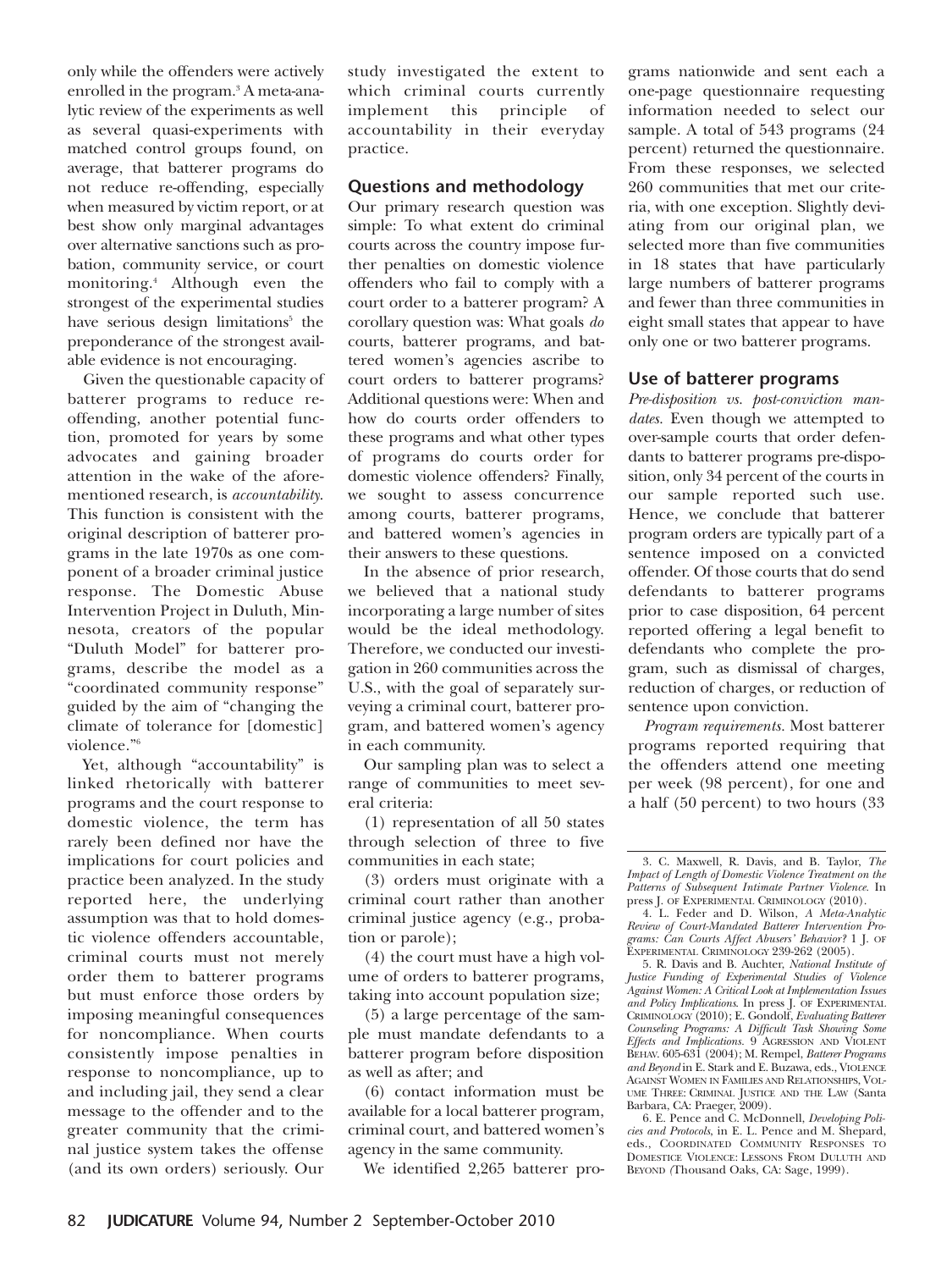percent) per session, most often for 26 weeks.

*Supervision and compliance monitoring.* Although all batterer program orders in our sample originate with the court, probation typically plays a critical role in supervising those orders: 94 percent of the courts surveyed reported involving probation in supervising all or some of their batment, are ordered at least sometimes by more than three-fifths of responding courts.

#### **Rationale**

All survey respondents were asked to "check as many as apply" of five possible functions of court orders to batterer programs:

(1) treatment/rehabilitation, (2) accountability, (3) monitoring, (4)

# **When courts consistently impose penalties in response to noncompliance, they send a clear message that the criminal justice system takes the offense seriously.**

terer program orders. Besides supervision by probation, more than half of the courts (62 percent) also reported requiring offenders to return to court periodically for compliance monitoring. Additional evidence suggests, however, that in most courts such monitoring is infrequent. The first compliance hearing is held within four weeks of the initial court order by only 58 percent of those courts that use compliance monitoring at all (or only 36 percent of all responding courts in our sample). Furthermore, only about a quarter (26 percent) reported that they bring an offender back to court within two weeks of receiving a report that the offender was noncompliant with the order to attend a batterer program, with 63 percent reporting that they require the offender to return to court within a month of receiving a report of noncompliance.

*Use of other programs.* The overwhelming majority of the courts surveyed (83 percent) reported sometimes ordering domestic violence offenders to other types of programs *instead* of a batterer program. Alcohol, substance abuse, and mental health treatment, and anger managelegally appropriate punishment, and (5) alternative to incarceration. There was a remarkable degree of convergence among the responses from courts, batterer programs, and battered women's agencies. In particular, most respondents checked *both* "treatment/rehabilitation" and "accountability."

Rehabilitation/treatment was endorsed somewhat more frequently by the courts (90 percent) and batterer programs (85 percent) than by the battered women's agencies (70 percent). Conversely, accountability was endorsed somewhat more frequently by the batterer programs (85 percent) than by battered women's agencies (74 percent) or courts (73 percent). Nearly half of the courts (47 percent) selected "alternative to incarceration" as a function of court orders to batterer programs, whereas less than a third of batterer programs and battered women's agencies endorsed this particular function.

# **Enforcement**

*Courts' awareness of noncompliance.* According to both the batterer program and court survey respondents, at least 94 percent of batterer programs submit compliance reports to the court at least under certain circumstances, with 70 percent submitting their reports directly to the court and the rest submitting reports to probation or another monitoring agency.

*Sanctions for noncompliance.* Most important in this study was the extent to which courts do or do not impose sanctions for noncompliance with an order to a batterer program. Batterer programs and battered women's agencies gave identical figures regarding the *frequency* with which they perceived the local criminal court to impose sanctions for violating the court order, with only 40 percent of both types of respondents observing that their local court "always" or "often" imposes a sanction. In stark contrast, 74 percent of courts answered that they "always" or "often" impose a sanction. This divergence of views was replicated in answers to a question about *consistency*: 95 percent of courts surveyed rated their response to reports of noncompliance as "consistent" across cases but only 66 percent of batterer programs and 51 percent of battered women's agencies rated the court's response as consistent.

To provide deeper insight into the use of sanctions for noncompliance, it is also important to analyze their *severity*. In theory, the more costly to the offender the court's response to the offenders's violating the court order to the program, the more the offender is held accountable. Conversely, a response that does not penalize the offender might be interpreted as conveying the message that the court does not view violating its order as particularly serious.

We first asked whether the court had a written protocol defining the precise sanctions to be imposed when an offender does not attend the program or engages in other proscribed behavior according to the order or program regulations. Only 12 percent of the courts reported having a written protocol. Second, in regard to sanctions typically imposed, most batterer programs and courts rated the courts' use of milder sanctions, such as returning to court immediately and verbal admonishment, as more common (imposed "often" or "always")